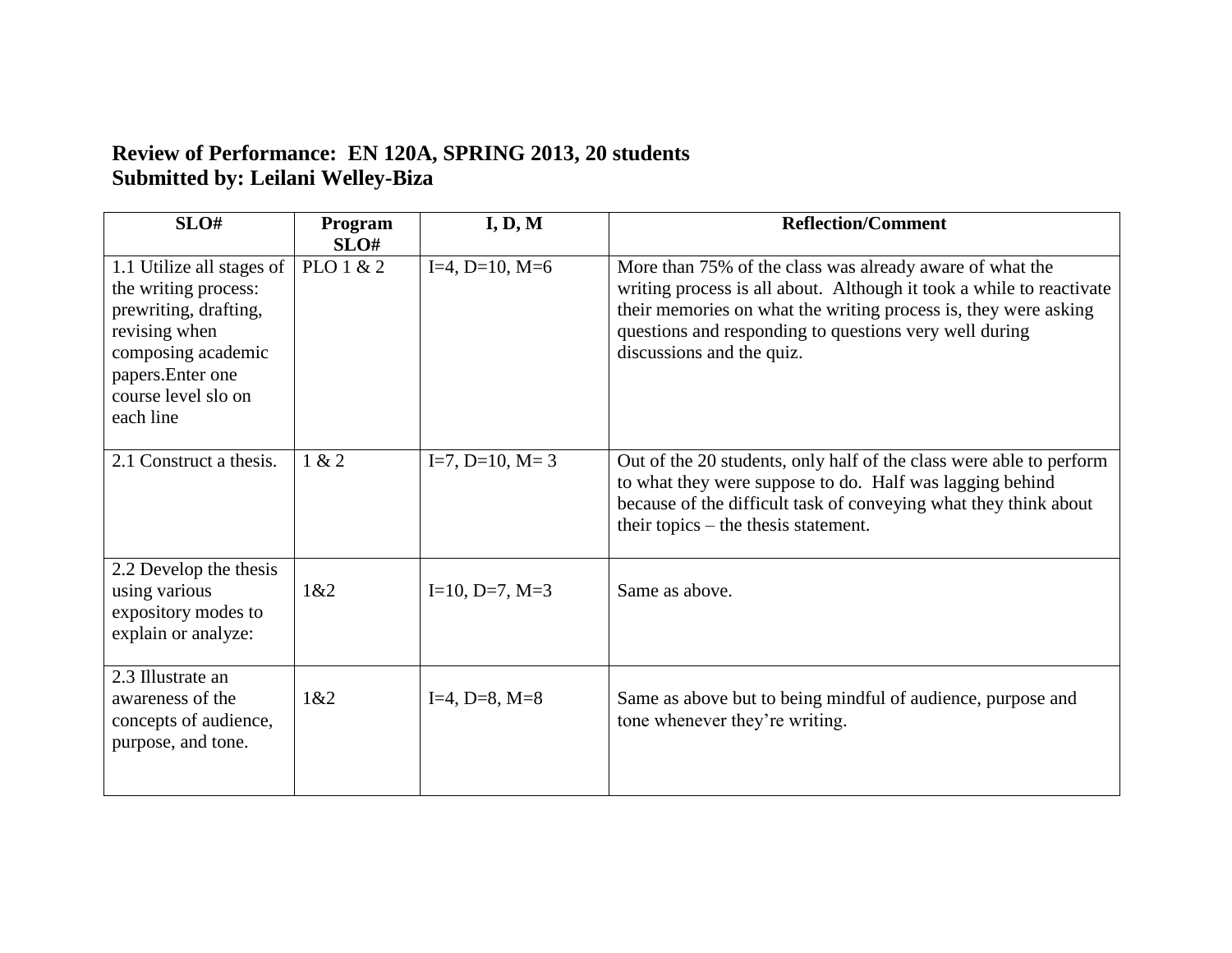| 2.4 Draft a<br>composition that<br>exhibits unity,<br>coherence and logical<br>organization of<br>information.                                                                                                         | 1&2 | $I=9$ , $D=7$ , $M=4$ | The numbers were pretty unsatisfactory. Although, most of the<br>students were showing signs of mastery in writing in English,<br>they had a hard time trying to organize their ideas to meet if not<br>all but some of the elements of writing. 11 of them seemed to be<br>doing ok and out of that 11, 4 were exceptional, organization<br>wise.                                                                                                                                                          |
|------------------------------------------------------------------------------------------------------------------------------------------------------------------------------------------------------------------------|-----|-----------------------|-------------------------------------------------------------------------------------------------------------------------------------------------------------------------------------------------------------------------------------------------------------------------------------------------------------------------------------------------------------------------------------------------------------------------------------------------------------------------------------------------------------|
| 2.5 Utilize word<br>processing software<br>such as MS Word to<br>format, draft, save,<br>revise, and print<br>compositions. Also,<br>monitor spelling,<br>grammar, and through<br>the use of electronic<br>technology. | 1&2 | $I=4, D=10, M=8$      | This was their favorite part, because almost all the students in this<br>class prefer to type their papers instead of handwriting their<br>papers. They especially love the part where the computer would<br>revise and edit their errors so by the time they submit their final<br>drafts, their papers would be almost free of errors especially<br>mechanical errors. The 4 that fell under the 'I' apparently had no<br>previous experience with computers and it made it hard for them<br>to catch up. |
| 3.1 Develop a thesis<br>by applying elements<br>of argumentation and<br>persuasion.                                                                                                                                    | 3   | $I=10, D=7, M=3$      | This SLO seemed to have always come with extra setbacks. We<br>were going back and forth with what an argumentation paper<br>entails and it created a lot of anxiety for more than half of the<br>class. The four that mastered were able to overcome the<br>stumbling block and were able to give me a hand in assisting<br>those who still couldn't grasp on to the idea. On an average level,<br>8 out of the 22 did okay and the rest didn't quite get what they<br>were doing.                         |